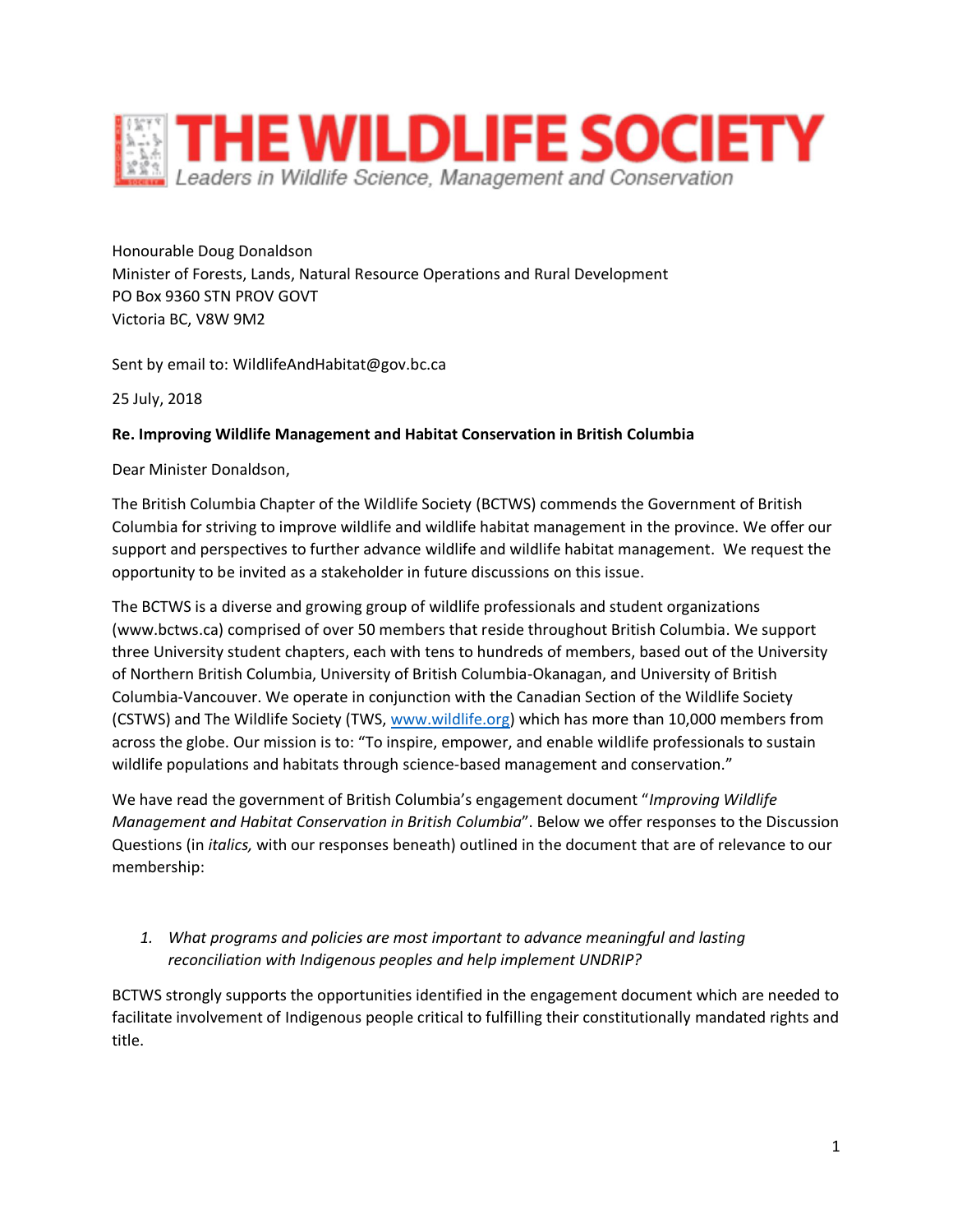*2. How should a broad range of stakeholders be involved in wildlife management and habitat conservation decisions? What are your suggestions for a new governance model for wildlife management and habitat conservation?*

The application of science in decision making is a core value of our membership. We acknowledge that decision-makers must consider multiple factors in wildlife management decisions, and we believe that any decision should be informed by science. Thus, any governance model must be supported by scientific information from wildlife professionals (please see attached standing position on the use of science in policy and management decisions). Here, we include both social and ecological sciences as fundamental pillars of wildlife management and governance.

We are supportive of inclusive planning processes that represent the diversity of wildlife values held by British Columbians and Indigenous peoples. This diversity includes consumptive and non-consumptive wildlife users. By providing an inclusive process and emphasizing transparency in decision-making, the governance model can overcome some of the misinformation and mistrust that often foments conflict around potentially contentious management decisions.

Given the value of wildlife in British Columbia, there is a need to fix the current fragmentation of wildlife management responsibility across multiple agencies and to address the deficient funding which is resulting in insufficient levels of research, inventory, analysis, monitoring, management, restoration, and enforcement. Governance responsibility should not be delegated to any non-government agency which would be dominated by narrow interests, as was recently advocated by the previous government administration. There is a need to revitalize governance mechanisms providing effective planning, information capabilities (e.g., inventory, monitoring, research, and analysis), development oversight and enforcement, and public education.

Ongoing planning mechanisms need to be resurrected at both strategic and landscape levels to promote effective stakeholder engagement negotiating conflicting values and access to resource opportunities (e.g., conservation, resource development, wildlife harvest, etc.).

*3. What measures need to be taken to proactively manage wildlife and habitat and prevent wildlife from becoming species at risk?*

Proactive wildlife management is supported by scientifically robust wildlife and habitat information. Such information requires an adequately funded wildlife and habitat monitoring and restoration program. Wildlife become species-at-risk when we fail to identify population declines or habitat degradation because we do not monitor those species or habitats, or when we lack adequate resources to understand and then reverse causes of declines. We urge the government of British Columbia to invest in and support their wildlife management staff so they are empowered to seek out and provide the information that decision makers need to make evidence-based decisions.

In addition, we strongly support collaboration between Universities and government wildlife biologists to develop robust wildlife and habitat science. New processes are needed to guide cooperation with scientists at academic and other research institutions directing funding towards key strategic priorities.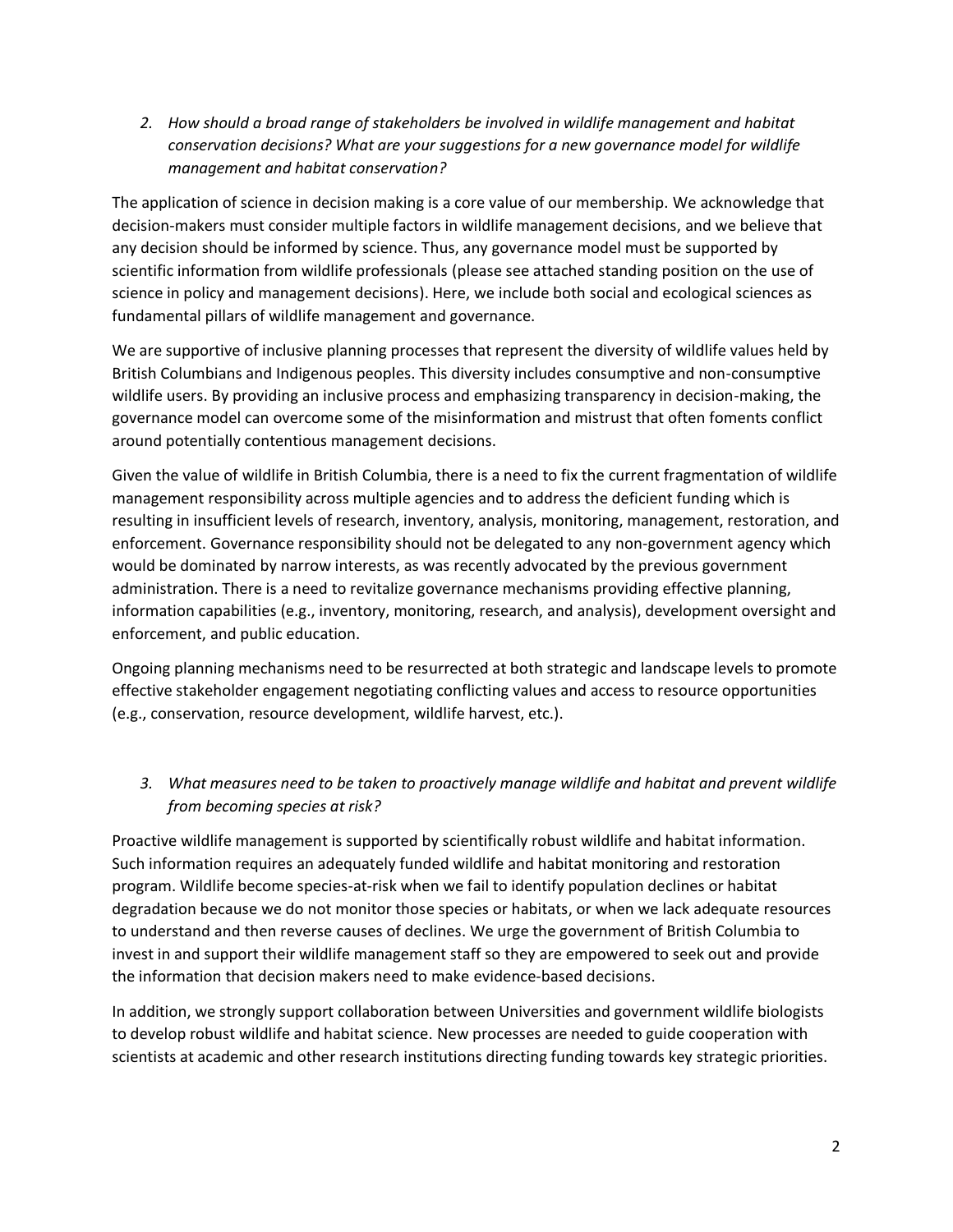A systematic analysis of the effectiveness of wildlife management systems put in place through strategic land use plans, the protected areas strategy, and legislation governing forestry, mining, oil and gas development, and recreational access is needed.

# *4. What is the most effective way of ensuring that wildlife and habitats are healthy while fostering a healthy economy to ensure life is affordable for British Columbians?*

Wildlife and habitat are highly valued by British Columbians, and we encourage the government of British Columbia to create programs that recognize and foster that value in local communities. Effective wildlife and habitat management supports functioning and resilient ecosystems that humans rely on for food, shelter, health, and quality of life. We urge the government of British Columbia to ensure that any management program properly values the contribution of wildlife and habitat to the livelihoods and well-being of British Columbians including not only the commercial value of hunting, fishing, and trapping, but fundamentally, the ecosystem services, health benefits of nature, and intrinsic value of species and ecosystems. This includes supporting a robust research and monitoring program, but also the development and use of tools to deliver information on wildlife and habitat to the public.

At times, economic and wildlife values can be opposing. In such cases it is the responsibility of the government to acknowledge and transparently consider the trade-offs between economic development and wildlife conservation. Where there is legitimate uncertainty on these trade-offs, the government should support science to better understand the current consequences and future risks of development to wildlife. Ultimately, this allows decision makers and the public to effectively evaluate the consequences of wildlife management decisions.

# *5. What are the most effective ways to proactively adapt to the impacts of climate change on wildlife and habitats?*

Climate change undoubtedly has and increasingly will have profound impacts on wildlife. There needs to be a broader and clearer appreciation that our wildlife resource is facing acute risk from climate change. A paradigm shift is required to refocus wildlife and habitat management toward a resilience and adaptive management approach. This has significant implications for how species are managed. For example, current approaches for protecting, recovering and managing wildlife and habitat based on the 'historic range of variability' will fail. It is important to acknowledge that ecosystems are dynamic and thus management must be nimble in its ability to respond to change (including climate change).

We believe that the government of British Columbia should foster partnerships between wildlife and climate scientists to summarize and develop information on how climate change could influence wildlife and habitat. This will support 'climate-informed' decision making that ultimately acknowledges the dynamics of ecosystems and the parallel need for active wildlife and habitat management. It will also enable earlier assessment of climate vulnerabilities and potential mitigation tools. Our call for more integration between research, monitoring, and management will also improve understanding of linkages between climate change and wildlife responses.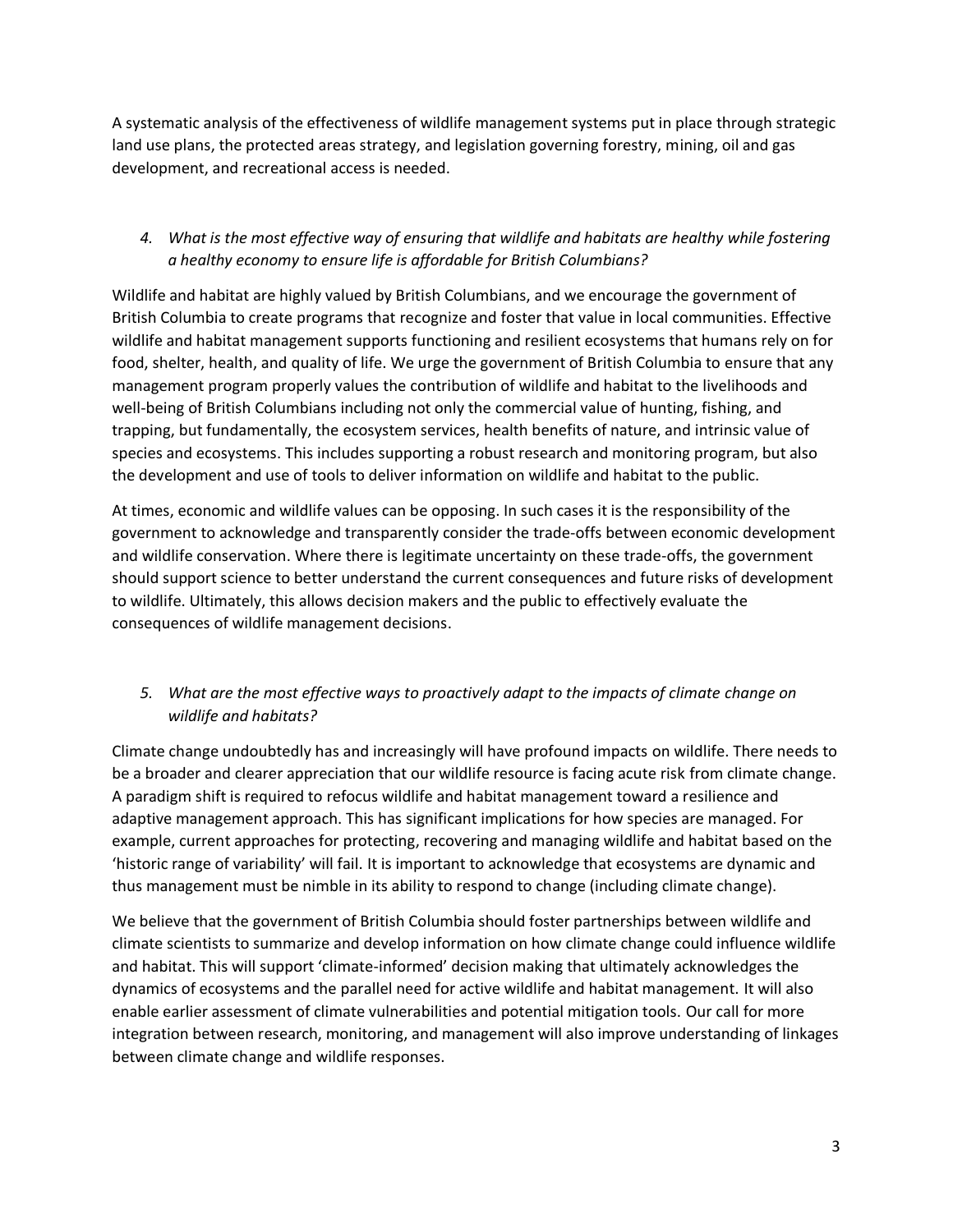## *6. How can Traditional Ecological Knowledge, citizen science and other forms of knowledge complement science to support decision-making?*

A key tenent of good science and information is peer-review. Any source of information is potentially useful, but it must be independently vetted by wildlife and habitat experts, including from Indigenous communities, prior to being applied in decision making. There are an increasing number of examples of incorporation of traditional ecological knowledge (TEK) and citizen science into evidence-based decision making; such integration is an active area of applied ecological research. Monitoring and assessment of wildlife and their habitats across large spatial and temporal scales is challenging and costly. An ability to incorporate diverse sources of information while maintaining high standards of rigour is key.

### *7. What are the best ways to share information broadly so that there is transparency and trust is gained among all parties?*

Wildlife and habitat management decisions must be transparent and therefore they should be publicly documented. Similarly, the information and data that is used to rationalize decisions should be open and transparent. A key aspect of robust wildlife and habitat management decisions is that it is supported by an open and transparent science program. However, we recognize that traditional ecological knowledge (TEK) from Indigenous peoples and other sensitive information (e.g., the location of species at risk) must be curated appropriately. These situations are the exception, and the rule should be that data collected and managed in the public trust should be freely available. Likewise, decision-making processes should be made transparent.

#### *8. What are the most effective ways to reduce wildlife human conflicts in British Columbia?*

Damage to people and private property from wildlife should be dealt with using techniques that are biologically, socially, environmentally, and economically valid, effective, and practical. Those techniques should balance real risk to people (not perceived risk and irrational fear) with the benefits conveyed by maintaining wildlife species on the landscape. Research to improve techniques for mitigating damage, particularly the prevention of damage, and to understand people's tolerance for damage, and what causes them to become tolerant, are also important. Effectiveness will depend on context (e.g., the seasons, species, human activity involved), so research targeted at understandings and quantifying the influence of these contexts is vital. The results of such research must be shared with the public.

Public education to combat fear of wildlife (e.g., grizzly bears), to educate on their importance, and train people how to safely live with wildlife should be top priorities.

*9. What are the best funding models, funding sources, and creative financing ideas that could increase resources for wildlife management and habitat conservation and provide additional flexibility for how funding is prioritized and allocated?*

Wildlife and habitat are a public resource, and funding for wildlife and habitat management must be supported by the public. However, it is also important that the impacts of resource development on